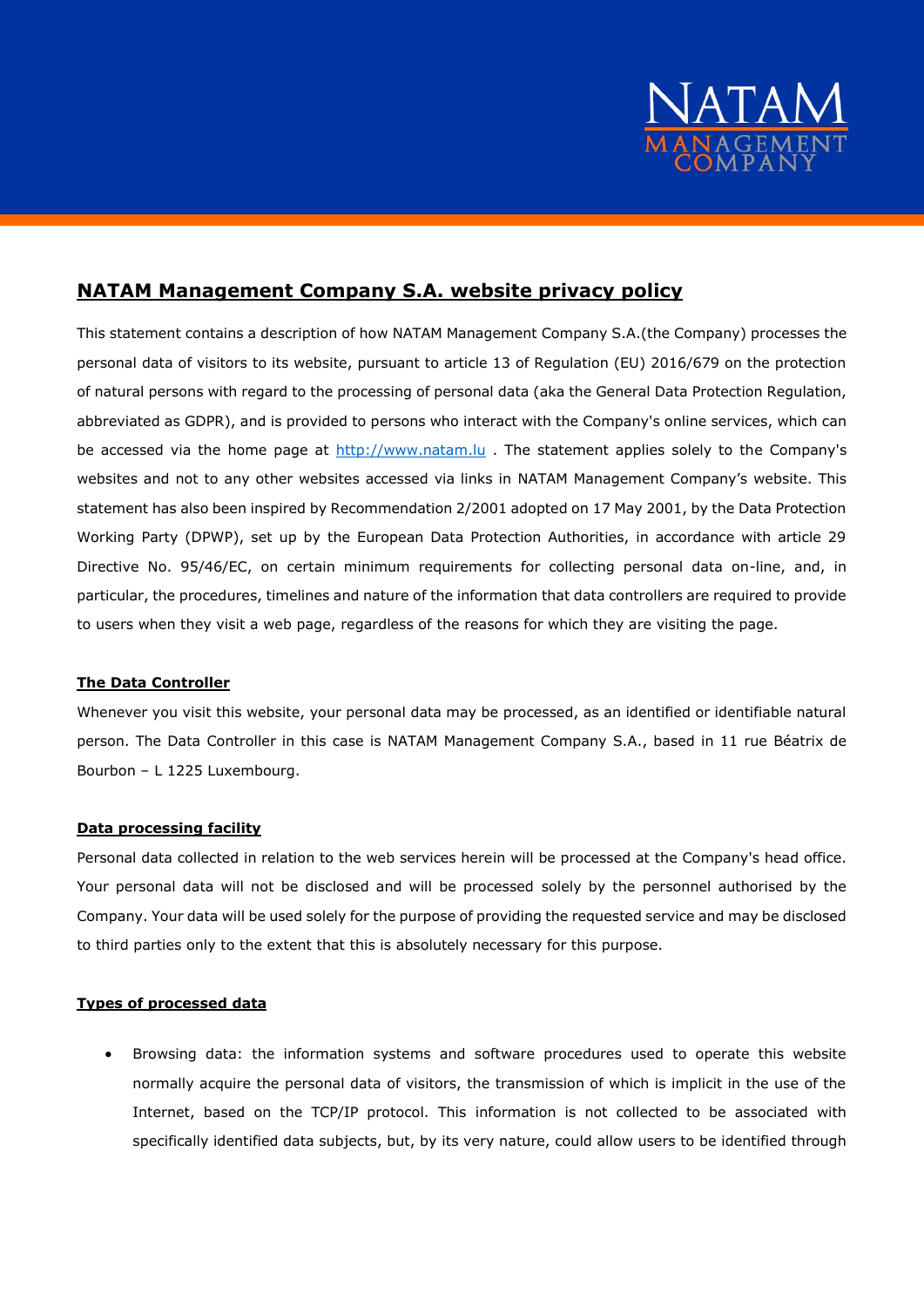

the processing of and association with data held by third parties. This data category includes "IP addresses" or the domain names of computers used by users visiting the website, the URI (Uniform Resource Identifier) addresses of the requested resources, the time of the request, the method used to submit the request to the server, the size of the file obtained in reply, the numerical code indicating the status of the response from the server (success, error, etc.) and other parameters related to the user's operating system and computer set-up. This data is used solely to collect anonymous statistical information about the use of the Company's website. The data could be used to determine responsibility, in the event of any cybercrimes affecting the Company's website, or other connected or related websites, and, except in these circumstances, web contact data is not currently stored for more than seven days.

- Data supplied voluntarily by the use: the request to send emails to the addresses indicated in the specific section of the Company's website entails the acquisition of some of the sender's personal details, including the email address for answering the requests. Specific summary information will be gradually reported or displayed in the website pages prepared for the specifically requested services.
- Cookies: cookies are not used to transmit data of a personal nature, nor are so-called persistent cookies, or user-tracing systems, used here. The use of so-called session cookies (which are not permanently memorised on the user's computer and are eliminated when the browser is closed) is strictly limited to the transmission of session identifiers (formed by random numbers generated by the Company's web server), needed to allow safe and efficient browsing. The session cookies used on this website avoid the use of other computing systems, which might otherwise jeopardize the browsing confidentiality of users, and do not allow the collection of personal data capable of identifying users.

#### **Optional nature of the supply of personal data**

Except as specified for the browsing data, you are free to provide your personal data in the electronic request forms in the website sections prepared for special services provided on request. Moreover, the failure to provide your data may entail the impossibility of fulfilling your requests.

#### **Data processing**

Your personal data may be processed using electronic and digital tools and will be stored on digital storage media or on paper, solely for the time that is strictly necessary to fulfil the purposes for which they were collected. We will implement appropriate security measures to make sure that your data is not lost or unlawfully or incorrectly processed or accessed by unauthorised persons.